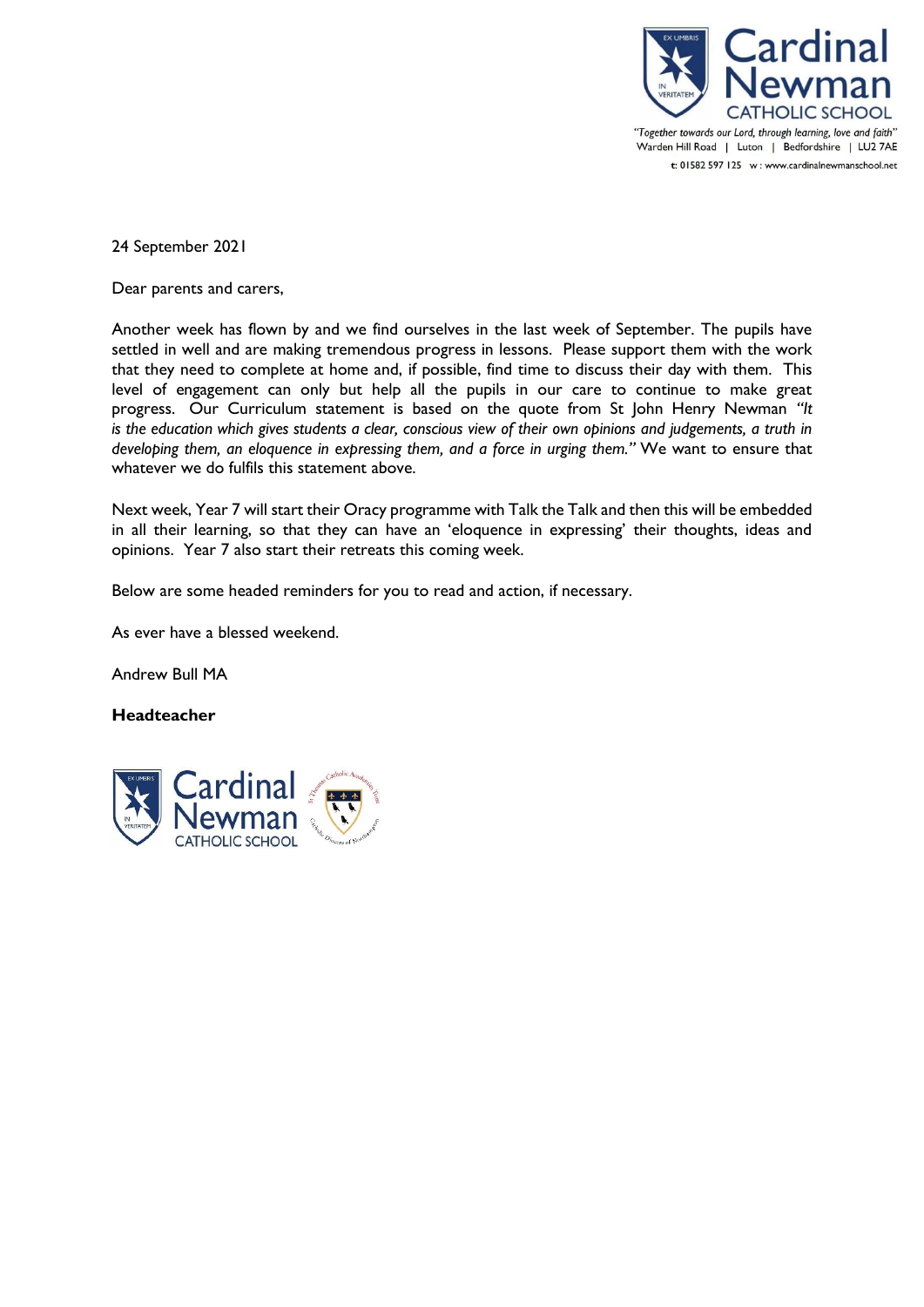

## **Request for Governors**

The St. Thomas Catholic Academy Trust is making an appeal for governors, in particular to serve the St Martin de Porres community and that of St Margaret's of Scotland. If you would like more information please contact [mgilmartin@stcat.co.uk](mailto:mgilmartin@stcat.co.uk)

## **Uniform**

Please check the uniform policy in the student planners so that you are aware of all the high expectations.

#### **Dropping off and collecting pupil by car**

**No** cars are allowed on site between 8.15am and 9.15am 2.30pm and 3.20pm (except where permission has been given in advance). For the safety and welfare of all pupils please support the school in this. If you need to pick up your child by car then wait until after 3.20 or collect them from somewhere close to the school, as highlighted in previous communications. Please avoid coming on to Warden Hill Rd to collect or drop off your children. The level of traffic is becoming unmanageable on this narrow street.

#### **Open Evening**

On Thursday  $7<sup>th</sup>$  October we will be welcoming a huge number of visitors to the school for our Open Evening. The format has changed due to the current circumstances we find ourselves in. We will be starting at 3pm with appointments for a maximum of 50 people, these are pre-booked through this [link.](https://www.eventbrite.co.uk/e/year-6-open-evening-7th-october-2021-tickets-176118584427) If you know of anyone who is considering coming to CNS please do forward them the link to access the evening. We have a lot to celebrate this year with phenomenal results and amazing achievements by the pupils.

#### **Drop Everything and Read**

As part of our improving literacy strategy we are stopping the whole for 20 minutes each week to read. Please make sure that all pupils have reading material to read every day but especially on the day they have DEAR.

Do follow all that we are up to on our Twitter feed [@CNSluton](https://twitter.com/CNSLuton) and Instagram account [@CNSLuton](http://www.instagram.com/cnsluton)

#### *Week beginning 27th September*

|                          | This is Week I on the timetable                          |
|--------------------------|----------------------------------------------------------|
| Monday 27th September    | Year 7 Retreat Day                                       |
| Tuesday 28th September   | Drop Everything and Read – p4                            |
|                          | Macmillan Coffee Morning                                 |
| Wednesday 29th September | Year 7 Retreat Day                                       |
| Thursday 30th September  | Year 11 Induction Evening - 18.00-20.00                  |
|                          | Black History Month activities throughout all of October |
| Friday 1st October       | Year 7 Talk the Talk (G, Gr, He, Hu)                     |
|                          | Headteacher detention $-15.00 - 17.00$                   |
|                          |                                                          |

#### *Upcoming dates*

Monday 4th October – Bishop's Mass for Yr7 / Year 12 and 13 Drama group workshop Tuesday  $5<sup>th</sup> October – Year 7 Talk the Talk (W, H, M, V, A)$ Wednesday 6th October – COVID Vaccinations (12-15 year olds) / Year 7 retreat